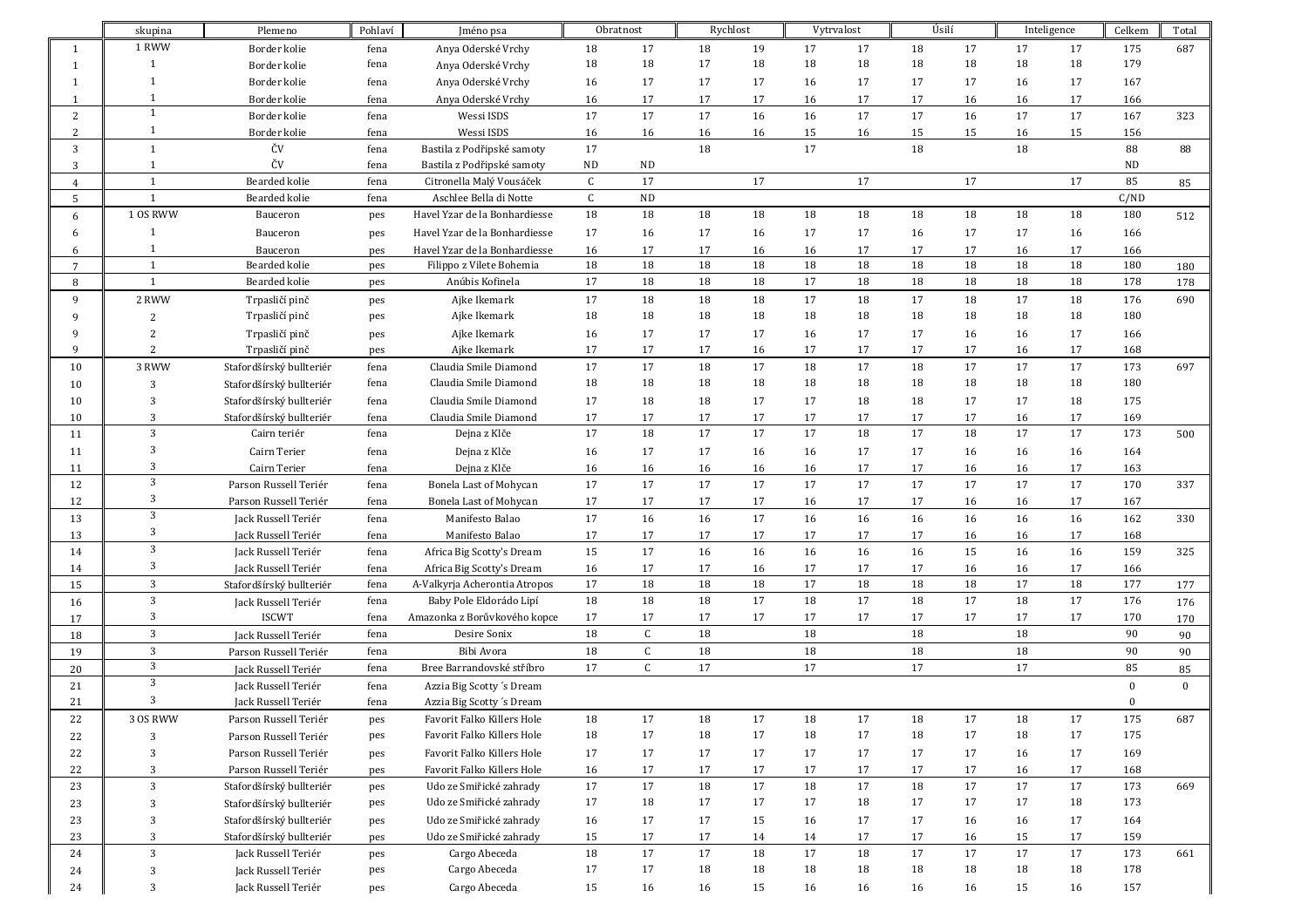| 24       | 3          | Jack Russell Teriér                        |            | Cargo Abeceda                                                            | 16           | 15           | 15       | 15       | 15       | 15       | 15       | 16       | 16       | 15       | 153          |          |
|----------|------------|--------------------------------------------|------------|--------------------------------------------------------------------------|--------------|--------------|----------|----------|----------|----------|----------|----------|----------|----------|--------------|----------|
| 25       | 3          | Parson Russell Teriér                      | pes<br>pes | Google Killers Hole                                                      | 18           | 18           | 18       | 18       | 18       | 18       | 18       | 18       | 18       | 18       | 180          | 508      |
| 25       | 3          | Parson Russell Teriér                      |            | Google Killers Hole                                                      | 16           | 18           | 18       | 16       | 16       | 17       | 17       | 16       | 16       | 17       | 167          |          |
| 25       | 3          | Parson Russell Teriér                      | pes<br>pes | Google Killers Hole                                                      | 17           | 16           | 16       | 16       | 16       | 16       | 16       | 16       | 16       | 16       | 161          |          |
| 26       | 3          | Stafordšírský bullteriér                   | pes        | Decimus Prime Eso Bonatom                                                | 18           | $\mathsf{C}$ | 18       |          | 18       |          | 18       |          | 18       |          | 90           | 416      |
| 26       | 3          | Stafordšírský bullteriér                   | pes        | Decimus Prime Eso Bonatom                                                | 16           | 17           | 17       | 16       | 16       | 17       | 17       | 16       | 16       | 17       | 165          |          |
| 26       | 3          | Stafordšírský bullteriér                   | pes        | Decimus Prime Eso Bonatom                                                | 17           | 16           | 16       | 16       | 16       | 16       | 16       | 16       | 16       | 16       | 161          |          |
| 27       | $\sqrt{3}$ | Parson Russell Teriér                      | pes        | Agonny Life Victory                                                      | $\mathsf{C}$ | 17           |          | 17       |          | 17       |          | 17       |          | 17       | 85           | 409      |
| 27       | 3          | Parson Russell Teriér                      | pes        | Agonny Life Victory                                                      | 16           | 16           | 16       | 16       | 15       | 16       | 16       | 16       | 16       | 16       | 159          |          |
| 27       | 3          | Parson Russell Teriér                      | pes        | Agonny Life Victory                                                      | 16           | 17           | 17       | 16       | 16       | 17       | 17       | 16       | 16       | 17       | 165          |          |
| 28       | 3          | Cairn Terier                               | pes        | Ganymedes Hoity-Toity Gang                                               | 17           | 17           | 16       | 17       | 16       | 16       | 16       | 16       | 16       | 16       | 163          | 330      |
| 28       | 3          | Cairn Terier                               | pes        | Ganymedes Hoity-Toity Gang                                               | 16           | 17           | 17       | 17       | 16       | 17       | 17       | 17       | 16       | 17       | 167          |          |
| 29       | 3          | Jack Russell Teriér                        | pes        | Archie von Raschowitz                                                    | 16           | 16           | 16       | 16       | 16       | 16       | 16       | 16       | 16       | 16       | 160          | 327      |
| 29       | 3          | Jack Russell Teriér                        | pes        | Archie von Raschowitz                                                    | 17           | 17           | 17       | 16       | 16       | 17       | 17       | 17       | 16       | 17       | 167          |          |
| 30       | 3          | Stafordšírský bullteriér                   | pes        | Armani Of Terrystaff                                                     | 15           | 17           | 17       | 15       | 16       | 17       | 17       | 15       | 15       | 17       | 161          | 318      |
| 30       | 3          | Stafordšírský bullteriér                   | pes        | Armani Of Terrystaff                                                     | 16           | 16           | 16       | 16       | 15       | 15       | 16       | 16       | 16       | 15       | 157          |          |
| 31       | 3          | Jack Russell Teriér                        | pes        | Amazon Forest Big Scotty's Dream                                         | 17           | 16           | 16       | 17       | 16       | 16       | 16       | 16       | 16       | 16       | 162          | 316      |
| 31       | 3          | Jack Russell Teriér                        | pes        | Amazon Forest Big Scotty's Dream                                         | 16           | 15           | 15       | 15       | 16       | 15       | 15       | 16       | 16       | 15       | 154          |          |
| 32       | 3          | Jack Russell Teriér                        | pes        | Adam von Raschowitz                                                      | 15           | 15           | 15       | 15       | 15       | 15       | 15       | 15       | 15       | 15       | 150          | 314      |
| 32       | 3          | Jack Russell Teriér                        | pes        | Adam von Raschowitz                                                      | 16           | 17           | 17       | 15       | 16       | 17       | 17       | 16       | 16       | 17       | 164          |          |
| 33       | 3          | Jack Russell Teriér                        | pes        | Billboard Big Scotty's Dream                                             | 16           | 16           | 16       | 16       | 16       | 16       | 16       | 16       | 16       | 16       | 160          | 311      |
| 33       | 3          | Jack Russell Teriér                        | pes        | Billboard Big Scotty's Dream                                             | 14           | 16           | 16       | 14       | 14       | 16       | 16       | 14       | 15       | 16       | 151          |          |
| 34       | 3          | Cairn Terier                               | pes        | Danaos Hoity-Toity Gang                                                  | 15           | 15           | 15       | 15       | 16       | 15       | 15       | 16       | 16       | 15       | 153          | 307      |
| 34       | 3          | Cairn Terier                               | pes        | Danaos Hoity-Toity Gang                                                  | 16           | 16           | 15       | 15       | 15       | 15       | 15       | 16       | 16       | 15       | 154          |          |
| 35       | 3          | Border teriér                              | pes        | Bugs Bunny Neřízená střela                                               | 18           | 18           | 18       | 18       | 18       | 18       | 18       | 18       | 18       | 18       | 180          | 180      |
| 36       | 3          | Jack Russell Teriér                        | pes        | The Rest is Silence Gang Staff                                           | 18           | 18           | 18       | 18       | 18       | 18       | 18       | 18       | 18       | 18       | 180          | 180      |
| 37       | 3          |                                            |            | Achilles Avora                                                           | $\mathsf{C}$ | 17           |          | 17       |          | 17       |          | 17       |          | 17       | 85           | 85       |
|          |            | Parson Russell Teriér                      | pes        |                                                                          |              |              |          |          |          |          |          |          |          |          |              |          |
| 38       | 5 RWW      | PENA                                       | pes        | Cyrano Milthon Bohemia                                                   | 18           | 18           | 19       | 19       | 19       | 18       | 19       | 18       | 18       | 18       | 184          | 359      |
| 38       | 5          | <b>PENA</b>                                | pes        | Cyrano Milthon Bohemia                                                   | 18           | 17           | 18       | 17       | 18       | 17       | 18       | 17       | 18       | 17       | 175          |          |
| 39       | 5 OS RWW   | <b>PENA</b>                                | fena       | Gracie Huatuntupaq                                                       | 18           | 18           | 18       | 18       | 18       | 18       | 18       | 18       | 18       | 18       | 180          | 180      |
| 40       | 5          | <b>PENA</b>                                | fena       | Alessia od Remetky                                                       | 18           | <b>ND</b>    | 18       |          | 18       |          | 18       |          | 18       |          | 90           | 90       |
| 41       | 5          | <b>PENA</b>                                | fena       | Nieva Taysha Pazzda                                                      |              |              |          |          |          |          |          |          |          |          | $\mathbf{0}$ | $\bf{0}$ |
| 42       | 6 RWW      | Rhodesian ridgeback                        | pes        | Heri Sheikh Slunce života                                                | 18           | 18           | 19       | 18       | 18       | 18       | 18       | 18       | 18       | 18       | 181          | 688      |
| 42       | 6          | Rhodesian ridgeback                        | pes        | Heri Sheikh Slunce života                                                | 19           | 18           | 18       | 18       | 18       | 18       | 18       | 18       | 18       | 18       | 181          |          |
| 42       | 6          | Rhodesian ridgeback                        | pes        | Heri Sheikh Slunce života                                                | 16           | 16           | 17       | 16       | 16       | 16       | 17       | 16       | 16       | 17       | 163          |          |
| 42       | 6          | Rhodesian ridgeback                        | pes        | Heri Sheikh Slunce života                                                | 16           | 17           | 17       | 15       | 15       | 17       | 17       | 16       | 16       | 17       | 163          |          |
| 43       | 6          | Rhodesian ridgeback                        | pes        | Farahani Mosi Slunce života                                              | 18           | 18           | 19       | 18       | 18       | 18       | 18       | 18       | 18       | 18       | 181          | 361      |
| 43       | 6          | Rhodesian ridgeback                        | pes        | Farahani Mosi Slunce života                                              | 18           | 18           | 18       | 18       | 18       | 18       | 18       | 18       | 18       | 18       | 180          |          |
| 44       | 6          | Rhodesian ridgeback                        | pes        | Gitano Vuma Slunce života                                                | 17           | 17           | 18       | 17       | 17       | 17       | 17       | 17       | 16       | 17       | 170          | 350      |
| 44       | 6          | Rhodesian ridgeback                        | pes        | Gitano Vuma Slunce života                                                | 18           | 18           | 18       | 18       | 18       | 18       | 18       | 18       | 18       | 18       | 180          |          |
| 45       | 6          | Rhodesian ridgeback                        | pes        | Chigani Akili Jenys Zakimi                                               | 16           | 17           | 17       | 17       | 16       | 17       | 17       | 16       | 16       | 17       | 166          | 331      |
| 45       | 6          | Rhodesian ridgeback                        | pes        | Chigani Akili Jenys Zakimi                                               | 16           | 17           | 17       | 16       | 16       | 17       | 17       | 16       | 16       | 17       | 165          |          |
| 46       | 6          | Rhodesian ridgeback                        | pes        | Baako Amani Jenys Zakimi                                                 | 15           | 16           | 17       | 15       | 15       | 16       | $17\,$   | 15       | 15       | 17       | 158          | 320      |
| 46       | 6          | Rhodesian ridgeback                        | pes        | Baako Amani Jenys Zakimi                                                 | 16           | 17           | 17       | 16       | 16       | 16       | 16       | 16       | 16       | 16       | 162          |          |
| 47       | 6          | Rhodesian ridgeback                        | pes        | Babu Imaya Jeny's Zakimi                                                 | $\mathsf C$  | $\mathsf{C}$ |          |          |          |          |          |          |          |          | $\mathsf{C}$ | $\bf{0}$ |
| 48       | 6 OS RWW   | Rhodesian ridgeback                        | fena       | Imarika Aida Slunce života                                               | 18           | 18           | 19       | 18       | 18       | 18       | 18       | 18       | 18       | 18       | 181          | 682      |
| 48       | 6          | Rhodesian ridgeback                        | fena       | Imarika Aida Slunce života                                               | 18           | 18           | 18       | 18       | 18       | 18       | 18       | 18       | 18       | 18       | 180          |          |
| 48       | 6          | Rhodesian ridgeback                        | fena       | Imarika Aida Slunce života                                               | 16           | 17           | 17       | 15       | 16       | 17       | 17       | 16       | 16       | 17       | 164          |          |
| 48       | 6          | Rhodesian ridgeback                        | fena       | Imarika Aida Slunce života                                               | 16           | 16           | 16       | 16       | 14       | 16       | 16       | 15       | 16       | 16       | 157          |          |
| 49       | 6          | Rhodesian ridgeback                        | fena       | Kinyemi at Inkiru Valley's Indiana                                       | 17           | 18           | $18\,$   | 18       | 17       | 18       | 17       | 18       | 16       | 18       | 175          | 678      |
| 49<br>49 | 6<br>6     | Rhodesian ridgeback<br>Rhodesian ridgeback | fena       | Kinyemi at Inkiru Valley's Indiana<br>Kinyemi at Inkiru Valley's Indiana | 19<br>17     | 17<br>17     | 18<br>17 | 17<br>16 | 18<br>16 | 17<br>17 | 18<br>17 | 17<br>16 | 18<br>16 | 17<br>17 | 176<br>166   |          |

 $\mathbf{r}$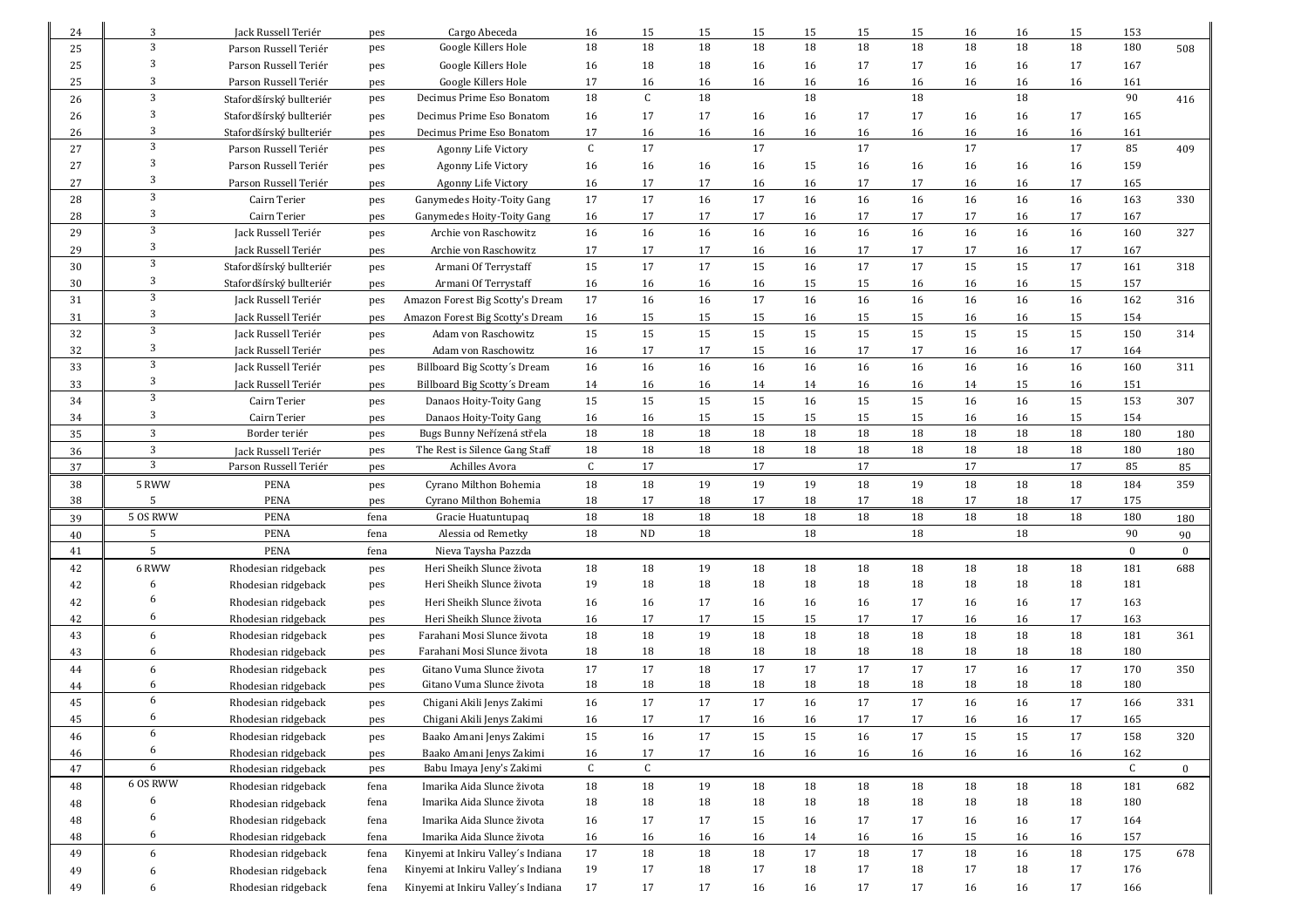| 49       | 6                                | Rhodesian ridgeback                                          | fena         | Kinyemi at Inkiru Valley's Indiana                             | 16        | 16       | 17              | 15       | 16              | 17              | 16              | 16              | 16       | 16       | 161        |            |
|----------|----------------------------------|--------------------------------------------------------------|--------------|----------------------------------------------------------------|-----------|----------|-----------------|----------|-----------------|-----------------|-----------------|-----------------|----------|----------|------------|------------|
| 50       | 6                                | Rhodesian ridgeback                                          | fena         | C'haitali Azibo Jeny's Zakimi                                  | 18        | 17       | 18              | 17       | 18              | 17              | 18              | 17              | 18       | 17       | 175        | 506        |
| 50       | 6                                | Rhodesian ridgeback                                          | fena         | C'haitali Azibo Jeny's Zakimi                                  | 16        | 17       | 17              | 16       | 15              | 17              | 17              | 16              | 16       | 17       | 164        |            |
| 50       | 6                                | Rhodesian ridgeback                                          | fena         | C'haitali Azibo Jeny's Zakimi                                  | 16        | 17       | 17              | 17       | 16              | 17              | 17              | 17              | 16       | 17       | 167        |            |
|          | 6                                |                                                              |              | Heshima Shemsa Slunce života                                   | 17        | 18       | 18              | 18       | 17              | 18              | 17              | 18              | 16       | 18       |            |            |
| 51       | 6                                | Rhodesian ridgeback                                          | fena         |                                                                |           |          |                 |          |                 |                 |                 |                 |          |          | 175        | 503        |
| 51       | 6                                | Rhodesian ridgeback                                          | fena         | Heshima Shemsa Slunce života                                   | 16        | 17       | 17              | 15       | 16              | 17              | 17              | 16              | 16       | 17       | 164        |            |
| 51       |                                  | Rhodesian ridgeback                                          | fena         | Heshima Shemsa Slunce života                                   | 16        | 17       | 17              | 16       | 15              | 17              | 17              | 16              | 16       | 17       | 164        |            |
| 52       | 6                                | Dalmatin                                                     | fena         | Azgiria Bella di Zucchero                                      | 17        | 18       | 17              | 17       | 17              | 18              | 17              | 18              | 17       | 18       | 174        | 355        |
| 52       | 6                                | Dalmatin                                                     | fena         | Azgiria Bella di Zucchero                                      | 18        | 19       | 18              | 18       | 18              | 18              | 18              | 18              | 18       | 18       | 181        |            |
| 53       | 6                                | Beagle                                                       | fena         | <b>Fifty Fifty Alikiss</b>                                     | 15        | 16       | 16              | 14       | 15              | 16              | 16              | 16              | 16       | 16       | 156        | 321        |
| 53       | 6                                | Beagle                                                       | fena         | <b>Fifty Fifty Alikiss</b>                                     | 16        | 17       | 17              | 16       | 16              | 17              | 17              | 16              | 16       | 17       | 165        |            |
| 54       | 6                                | Rhodesian ridgeback                                          | fena         | Imaan Makena Slunce života                                     | 18        | $\rm ND$ | 18              |          | 18              |                 | 18              |                 | 18       |          | 90         | 90         |
| 55       | 6                                | Rhodesian ridgeback                                          | fena         | Aimee Myeisha Afryea                                           |           | 18       |                 | 18       |                 | 18              |                 | 18              |          | 18       | 90         | 90         |
| 56       | 7 RWW                            | Maďarský ohař krátkosrstý                                    | fena         | Danja Lovely Face                                              | 18        | 19       | 18              | 18       | 18              | $\overline{18}$ | 18              | 18              | 18       | 18       | 181        | 517        |
| 56       | $7\overline{ }$                  | Maďarský ohař krátkosrstý                                    | fena         | Danja Lovely Face                                              | 17        | 17       | 17              | 17       | 17              | 17              | 17              | 17              | 17       | 17       | 170        |            |
| 56       | $7\phantom{.0}$                  | Maďarský ohař krátkosrstý                                    | fena         | Danja Lovely Face                                              | 16        | 17       | 17              | 16       | 16              | 17              | 17              | 17              | 16       | 17       | 166        |            |
| 57       | 8 RWW                            | Labradorský retriever                                        | fena         | Catastrophy Z Pytlácké stezky                                  | 16        | 16       | 16              | 16       | 17              | 16              | 16              | 16              | 16       | 16       | 161        | 240        |
| 57<br>58 | 8<br>8                           | Labradorský retriever<br>Anglický špringl španěl             | fena<br>fena | Catastrophy Z Pytlácké stezky<br>Ebigeil z Větrné paseky       | 16<br>18  | 17       | 18              | 16<br>17 | 16<br>18        | 17              | 18              | 16<br>17        | 15<br>18 | 17       | 79<br>175  | 175        |
| 59       | 8 OS RWW                         | Anglický špringl španěl                                      | pes          | Antonio Juiseppe Gabrettina                                    | 19        | 18       | 18              | 18       | 18              | 18              | 18              | 18              | 18       | 18       | 181        | 181        |
| 60       | 9 RWW                            | Čínský chocholatý pes                                        | pes          | Flipper True Lásky dar                                         | 16        | 16       | 16              | 15       | 16              | 16              | 16              | 16              | 16       | 16       | 159        | 658        |
| 60       |                                  | Čínský chocholatý pes                                        | pes          | Flipper True Lásky dar                                         | 16        | 17       | 16              | 15       | 16              | 16              | 16              | 16              | 16       | 16       | 160        |            |
| 60       | 9                                | Čínský chocholatý pes                                        | pes          | Flipper True Lásky dar                                         | 17        | 17       | 17              | 17       | 16              | 17              | 17              | 17              | 17       | 17       | 169        |            |
| 60       | q                                | Čínský chocholatý pes                                        | pes          | Flipper True Lásky dar                                         | 17        | 17       | 17              | 17       | 17              | 17              | 17              | 17              | 17<br>18 | 17       | 170        |            |
| 61<br>61 | 9<br>9                           | Čínský chocholatý pes<br>Čínský chocholatý pes               | pes<br>pes   | Asscon Charmione de la Dubren<br>Asscon Charmione de la Dubren | 18<br>18  | 18<br>18 | 19<br>18        | 18<br>18 | 18<br>18        | 18<br>18        | 18<br>18        | 18<br>18        | 18       | 18<br>18 | 181<br>180 | 361        |
| 62       | 9                                | Čínský chocholatý pes                                        | pes          | Arthur Charen z Hájku                                          | 18        | 17       | 18              | 18       | 18              | 18              | 18              | 18              | 18       | 17       | 178        | 358        |
| 62       | 9                                | Cínský chocholatý pes                                        | pes          | Arthur Charen z Hájku                                          | 18        | 18       | 18              | 18       | 18              | 18              | 18              | 18              | 18       | 18       | 180        |            |
| 63       | 9                                | Čínský chocholatý pes                                        | pes          | Brinn Queen Malverne                                           | 17        | 16       | 17              | 16       | 17              | 16              | 17              | 16              | 17       | 16       | 165        | 165        |
| 64       | q                                | Čínský chocholatý pes                                        | pes          | Viliam Monteka                                                 | 16        |          | 16              |          | 16              |                 | 15              |                 | 16       |          | 79         | 79         |
| 65<br>65 | 9 OS RWW<br>9                    | Čínský chocholatý pes<br>Čínský chocholatý pes               | fena<br>fena | Beata z Kutských luk<br>Beata z Kutských luk                   | 18<br>16  | 18<br>16 | 18<br>16        | 18<br>16 | 18<br>16        | 18<br>16        | 18<br>16        | 18<br>16        | 18<br>16 | 18<br>16 | 180<br>160 | 504        |
| 65       | 9                                | Čínský chocholatý pes                                        | fena         | Beata z Kutských luk                                           | 16        | 17       | 17              | 16       | 15              | 17              | 17              | 16              | 16       | 17       | 164        |            |
| 66       | 9                                | Papillon                                                     | fena         | Alanis Brilliant Bohemia                                       | 17        |          | $\overline{17}$ |          | 17              |                 | $\overline{17}$ |                 | 17       |          | 85         | 260        |
| 66       | 9                                | Papillon                                                     | fena         | Alanis Brilliant Bohemia                                       | 18        | 17       | 18              | 17       | 18              | 17              | 18              | 17              | 18       | 17       | 175        |            |
| 67       | 9                                | Čínský chocholatý pes                                        |              |                                                                |           |          |                 | 18       | 18              | 18              | 18              |                 |          |          |            | 180        |
| 68<br>69 |                                  |                                                              | fena         | Aby Monamart Anomis                                            | 18        | 18       | 18              |          |                 |                 |                 | 18              | 18       | 18       | 180        |            |
|          | 9                                | Čínský chocholatý pes                                        | fena         | Bahia Dinkey Deluxe                                            | 18        | 18       | 18              | 18       | 18              | 18              | 18              | 18              | 18       | 18       | 180        | 180        |
|          | 9                                | Bišonek                                                      | fena         | Betty Brixie girl Magical Beauty                               | 18        | 18       | 18              | 18       | 18              | $\overline{18}$ | 18              | 18              | 18       | 18       | 180        | 180        |
| 70<br>71 | 9<br>9                           | Čínský chocholatý pes<br>Čínský chocholatý pes               | fena<br>fena | Vivian Modrý květ<br>Angel Winks Akwen                         | 18<br>18  | 18<br>17 | 18<br>18        | 18<br>17 | 18<br>18        | 18<br>17        | 18<br>18        | 18<br>17        | 18<br>18 | 18<br>17 | 180<br>175 | 180<br>175 |
| 72       | $\overline{Q}$                   | Čínský chocholatý pes                                        | fena         | Bree Deray Sun                                                 |           | 17       |                 | 17       |                 | 17              |                 | 17              |          | 17       | 85         | 85         |
| 73       | $\mathbf{q}$                     | Čínský chocholatý pes                                        | fena         | <b>UNITY Family Song's</b>                                     | <b>ND</b> | ND       |                 |          |                 |                 |                 |                 |          |          | ND         | $\bf{0}$   |
| 74       | <b>NON FCI RWW</b>               | Pražský krysařík                                             | pes          | Hvozdík Edjami                                                 | 18        | 17       | 18              | 17       | 18              | 17              | 18              | 17              | 18       | 17       | 175        | 676        |
| 74       | <b>NON FCI</b>                   | Pražský krysařík                                             | pes          | Hvozdík Edjami                                                 | 19        | 17       | 18              | 17       | 18              | 17              | 18              | 17              | 18       | 17       | 176        |            |
| 74       | <b>NON FCI</b><br><b>NON FCI</b> | Pražský krysařík                                             | pes          | Hvozdík Edjami                                                 | 16<br>16  | 16<br>17 | 16<br>17        | 16<br>16 | 16<br>16        | 16              | 16<br>17        | 16<br>16        | 16<br>16 | 16<br>17 | 160        |            |
| 74<br>75 | <b>NON FCI</b>                   | Pražský krysařík<br>Pražský krysařík                         | pes<br>pes   | Hvozdík Edjami<br>Quieto Secure Power                          | 16        | 18       | 19              | 16       | 16              | 17<br>19        | 19              | 16              | 16       | 19       | 165<br>174 | 606        |
| 75       | <b>NON FCI</b>                   | Pražský krysařík                                             | pes          | Quieto Secure Power                                            |           | 14       | 14              |          |                 | 14              | 14              |                 |          | 14       | 70         |            |
| 75       | <b>NON FCI</b>                   | Pražský krysařík                                             | pes          | Quieto Secure Power                                            | 19        | 18       | $18\,$          | 18       | 19              | 18              | 18              | 18              | 18       | 18       | 182        |            |
| 75       | <b>NON FCI</b>                   | Pražský krysařík                                             | pes          | Quieto Secure Power                                            | 18        | 18       | $18\,$          | 18       | 18              | 18              | 18              | 18              | 18       | 18       | 180        |            |
| 76       | <b>NON FCI</b>                   | Pražský krysařík                                             | pes          | Buket Bohemia original                                         | 17        | 17       | 17              | 17       | 17              | $\overline{17}$ | 17              | 16              | 16       | 17       | 168        | 340        |
| 76<br>77 | <b>NON FCI</b><br>NON FCI OS RWW | Pražský krysařík<br>Pražský krysařík                         | pes<br>fena  | Buket Bohemia original<br>Barbucha Bohemia original            | 16<br>18  | 18<br>17 | 18<br>18        | 17<br>17 | 17<br>18        | 18<br>17        | 18<br>18        | 16<br>17        | 16<br>18 | 18<br>17 | 172<br>175 | 504        |
| 77       | <b>NON FCI</b>                   | Pražský krysařík                                             | fena         | Barbucha Bohemia original                                      | 16        | 17       | 17              | 16       | 16              | 17              | 17              | 17              | 16       | 17       | 166        |            |
| 77       | <b>NON FCI</b>                   | Pražský krysařík                                             | fena         | Barbucha Bohemia original                                      | 15        | 17       | 17              | 15       | 16              | 17              | 17              | 16              | 16       | 17       | 163        |            |
| 78       | <b>NON FCI</b>                   | Pražský krysařík                                             | fena         | Lorrainne Lio Mi Fedar                                         | 18        | 17       | 18              | 17       | $\overline{18}$ | 17              | 18              | $\overline{17}$ | 18       | 17       | 175        | 499        |
| 78       | NON FCI                          | Pražský krysařík                                             | fena         | Lorrainne Lio Mi Fedar                                         | 16        | 17       | 17              | 15       | 15              | 17              | 17              | 17              | 16       | 17       | 164        |            |
| 78       | NON FCI                          | Pražský krysařík<br>Čínský chocholatý pes bez PP             | fena         | Lorrainne Lio Mi Fedar<br>Viktorka                             | 15        | 16       | 16              | 14       | 16              | 17              | 17              | 16              | 16       | 17       | 160        | 700        |
| 79<br>79 | bez PP M RWW<br>bez PP M         | Čínský chocholatý pes bez PP                                 | fena<br>fena | Viktorka                                                       | 18<br>17  | 17<br>17 | 18<br>17        | 18<br>17 | 18<br>17        | 18<br>17        | 18<br>17        | 18<br>16        | 18<br>16 | 17<br>17 | 178<br>168 |            |
| 79<br>79 | bez PP M<br>bez PP M             | Čínský chocholatý pes bez PP<br>Čínský chocholatý pes bez PP | fena<br>fena | Viktorka<br>Viktorka                                           | 17<br>18  | 18<br>18 | 18<br>18        | 17<br>18 | 17<br>18        | 18<br>18        | 18<br>18        | 17<br>18        | 16<br>18 | 18<br>18 | 174<br>180 |            |